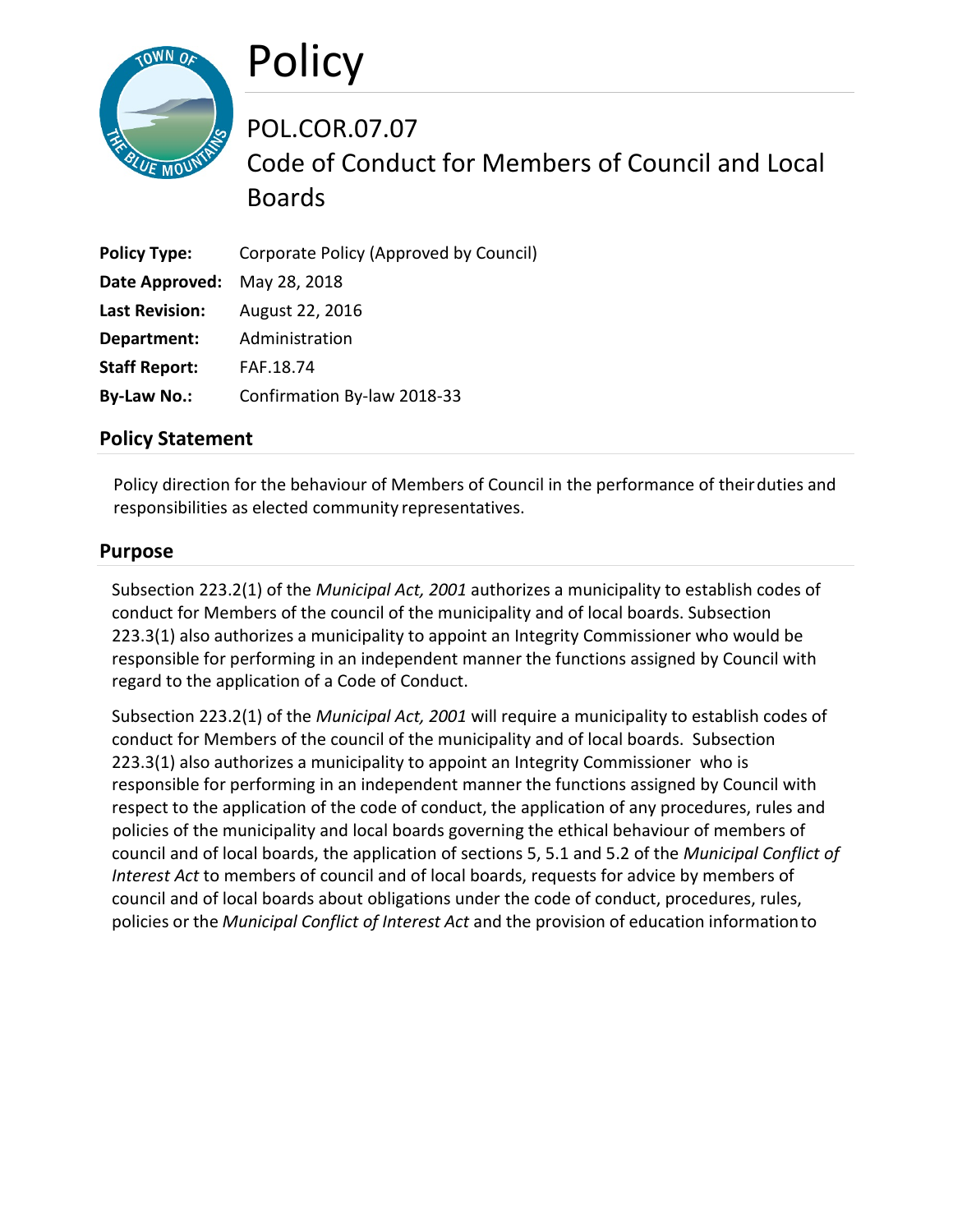members of council, members of local boards, the municipality and the public about the municipality's codes of conduct for members of local council and members of local boards and about the *Municipal Conflict of Interest Act.*

Where a municipality has not appointed an Integrity Commissioner, subsection 223.3(1.1) of the *Municipal Act* requires it to make arrangements for all of the responsibilities set out in subsection 223.3(1) to be provided by the Commissioner of another municipality.

The Code of Conduct sets minimum standards for the behaviour of Council Members in carrying out their functions. It has been developed to assist Council to:

- 1. Understand the standards of conduct that are expected of them and the law that applies in relation to these standards;
- 2. Fulfill their duty to act honestly and exercise reasonable care and diligence; and
- 3. Act in a way that enhances public confidence in localgovernment.

# **Application**

This policy applies to Members of the Council of The Corporation of the Town of The Blue Mountains in the performance of their duties and responsibilities as elected community representatives, as well as Members of Town Committees and Local Boards.

# **Definitions**

**Municipality** – means The Corporation of the Town of The Blue Mountains.

**Members** – means Members of Council, Town Committees and Local Boards of the Town of The Blue Mountains.

**Committee** - means any advisory or other committee, subcommittee or similar entity of which at least 50 per cent of the Members are also Members of one or more Councils or local boards.

**Local Board** - means a local board established or exercising any power under any Act with respect to the affairs or purposes of one or more municipalities but does not include The Blue Mountains Police Services Board or The Blue Mountains Public Library Board, a school board, a hospital board or a conservation authority.

**Integrity Commissioner -**The person(s) appointed by Town Council By-Law in accordance with Section 223.3 of the *Municipal Act, 2001* and who is responsible for performing in an independent manner the functions assigned by the municipality with respect to the application of the Code of Conduct for Members of Council and Local Boards.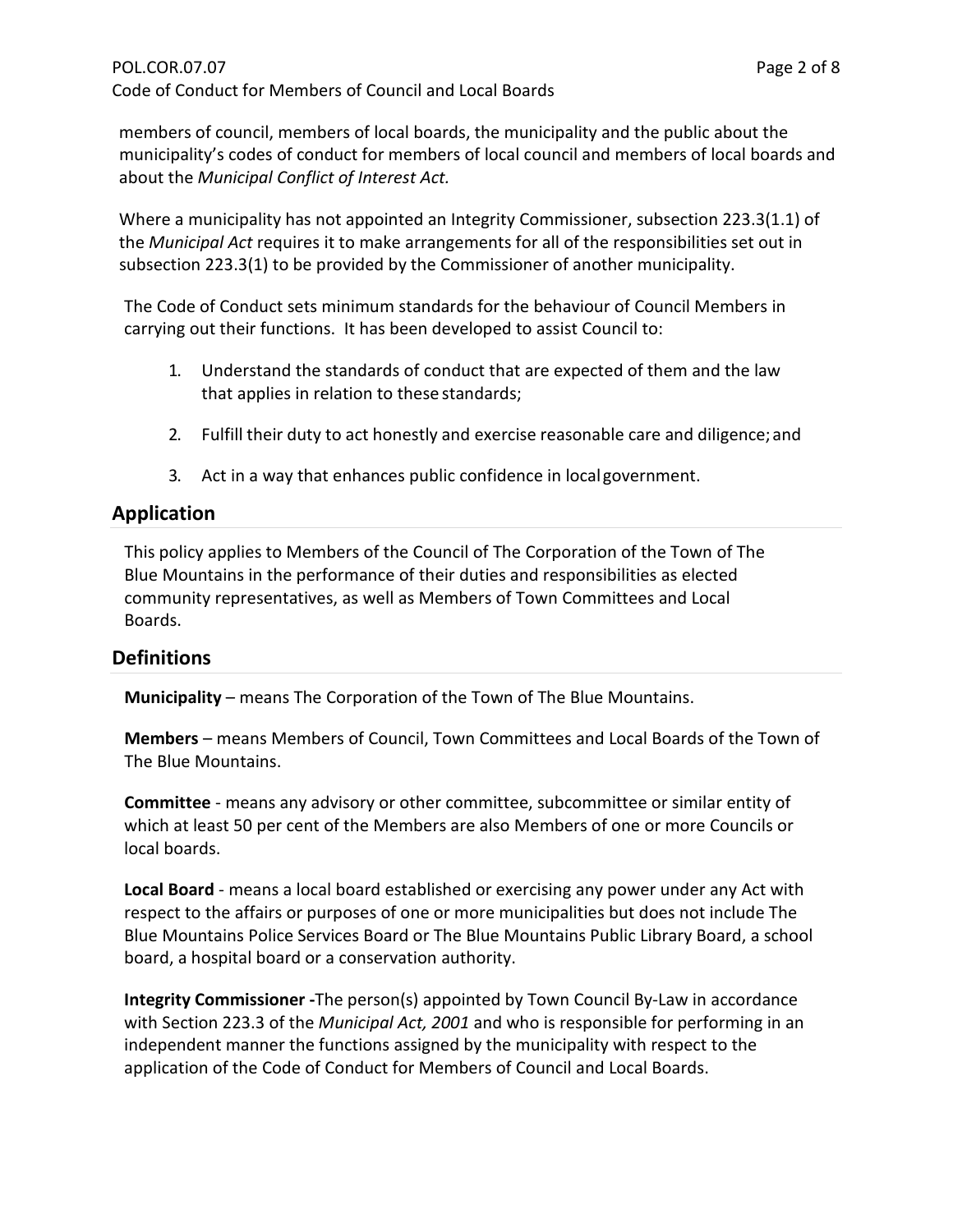## **1. Statement of Principle**

A written Code of Conduct helps to ensure that the Members of Council, Committees and Local Boards of the municipality share a common basis of acceptable conduct. These standards are designed to provide a reference guide and a supplement to the legislative parameters within which the Members must operate. These standards for Members exist to enhance public confidence that The Blue Mountain's elected and appointed representatives will serve the public with integrity, justice and courtesy.

Members are responsible for making honest statements. No Member shall make a statement when they know that statement is false. No Member shall make a statement with the intent to mislead Council Members and the public.

The Town of The Blue Mountain's Code of Conduct is a general standard that augments Provincial laws and municipal policies and by-laws that govern conduct. It is not intended to replace personal ethics.

This Code of Conduct is consistent with the existing statutes governing the conduct of Members. (i.e. the *Municipal Act, 2001,* the *Municipal Conflict of Interest Act* and the *Municipal Freedom of Information and Protection of Privacy Act*) The *Criminal Code of Canada* also governs the conduct of Members of Council. Members are expected to uphold the letter and spirit of the laws of Canada, Ontario and the laws and policies adopted by Council.

All Members to whom this Code of Conduct applies shall serve their constituents in a conscientious and diligent manner. No Member shall use the influence of office for any purpose other than the exercise of his or her official duties. Members shall seek to avoid conflicts of interest, both apparent and real. Members shall perform their duties and arrange their private affairs in a manner that promotes public confidence and will bear public scrutiny.

#### **1. Gifts and Benefits**

No Member shall accept a fee, advance, gift or personal benefit that is connected directly or indirectly to the performance of his or her duties of Office, unless permitted by law. Members shall make decisions based on impartial and objective assessment, free from the influence of gifts, favours, hospitality and entertainment.

Members shall decline any personal gift where the acceptance of such gift would imply a contractual agreement with or obligation to the donor. In particular, Members shall decline any gift, payment, hospitality or entertainment paid for by a person or persons seeking to do business with the Town or of anyone known to the Member to be lobbying a Member on behalf of such a person.

This section does not apply to tokens, mementoes, souvenirs, or such gifts or benefits up to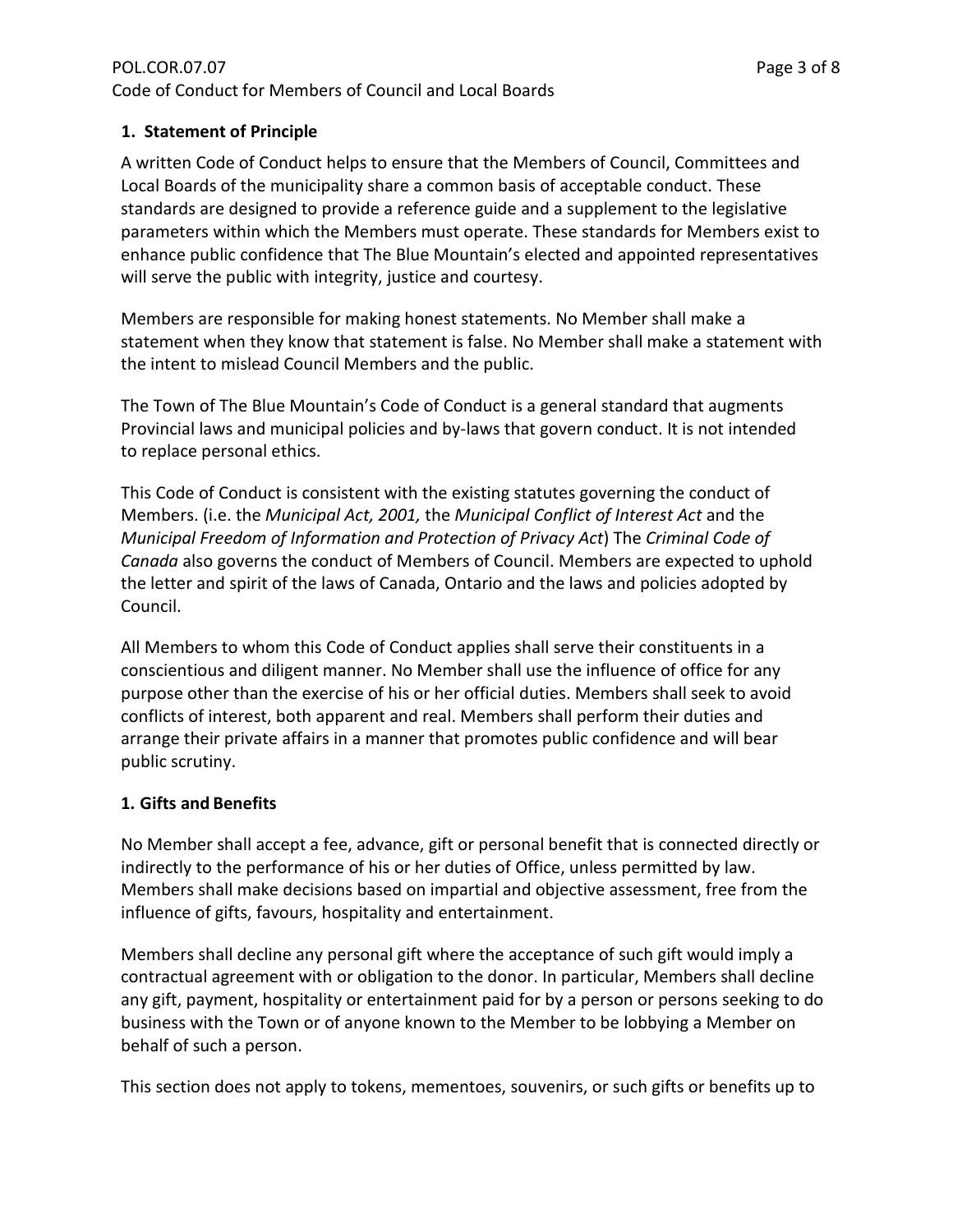# POL.COR.07.07 Page 4 of 8 Code of Conduct for Members of Council and Local Boards

and including a value of \$300.00 that are received as an incident of protocol or social obligation that normally accompanies the responsibilities of office. Tokens, mementoes, souvenirs or gifts with a value of greater than \$300.00 shall be the property of the municipality.

This section does not apply to compensation authorized by law, services provided without compensation by persons volunteering their time, a political contribution otherwise reported by law, in the case of Members running for office or food, lodging, transportation and entertainment provided by provincial, regional and local governments or political subdivisions of them, by the federal government or by a foreign government within a foreign country, or by a conference, seminar or event organizer where the Member is either speaking or attending in an official capacity

No Member shall seek or obtain by reason of his or her office any personal privilege or advantage with respect to Town services not otherwise available to the general public and not consequent to his or her official duties.

# **2. Confidentiality**

All information, documentation or deliberation received, reviewed or taken in closed session of Council and its Committees and Local Boards are confidential.

Members shall not disclose or release by any means to any Member of the public either in verbal or written form any confidential information acquired by virtue of their office, except when required by law to do so. Where a matter has been discussed at a closed session meeting and the information remains confidential, no Member shall disclose the content of the matter or the substance of deliberations of the closed session meeting.

Members shall not permit any persons other than those who are entitled thereto to have access to information that is confidential.

Particular care should be exercised in ensuring confidentiality of the following types of information:

- Labour relations and personnelmatters;
- Information about suppliers provided for evaluation which might be useful to other suppliers;
- Matters relating to the legal affairs of the Town of The BlueMountains;
- Information that infringes on the rights of others (i.e. sources of complaints where the identity of the complainant was given inconfidence);
- Items under litigation ornegotiation;
- Price schedules in contract tender or Request for Proposal submissions if so specified;
- Information deemed to be "personal information" under the *Municipal Freedomof Information and Protection of Privacy Act*;and
- Statistical data required by law not to be released (e.g. certain census or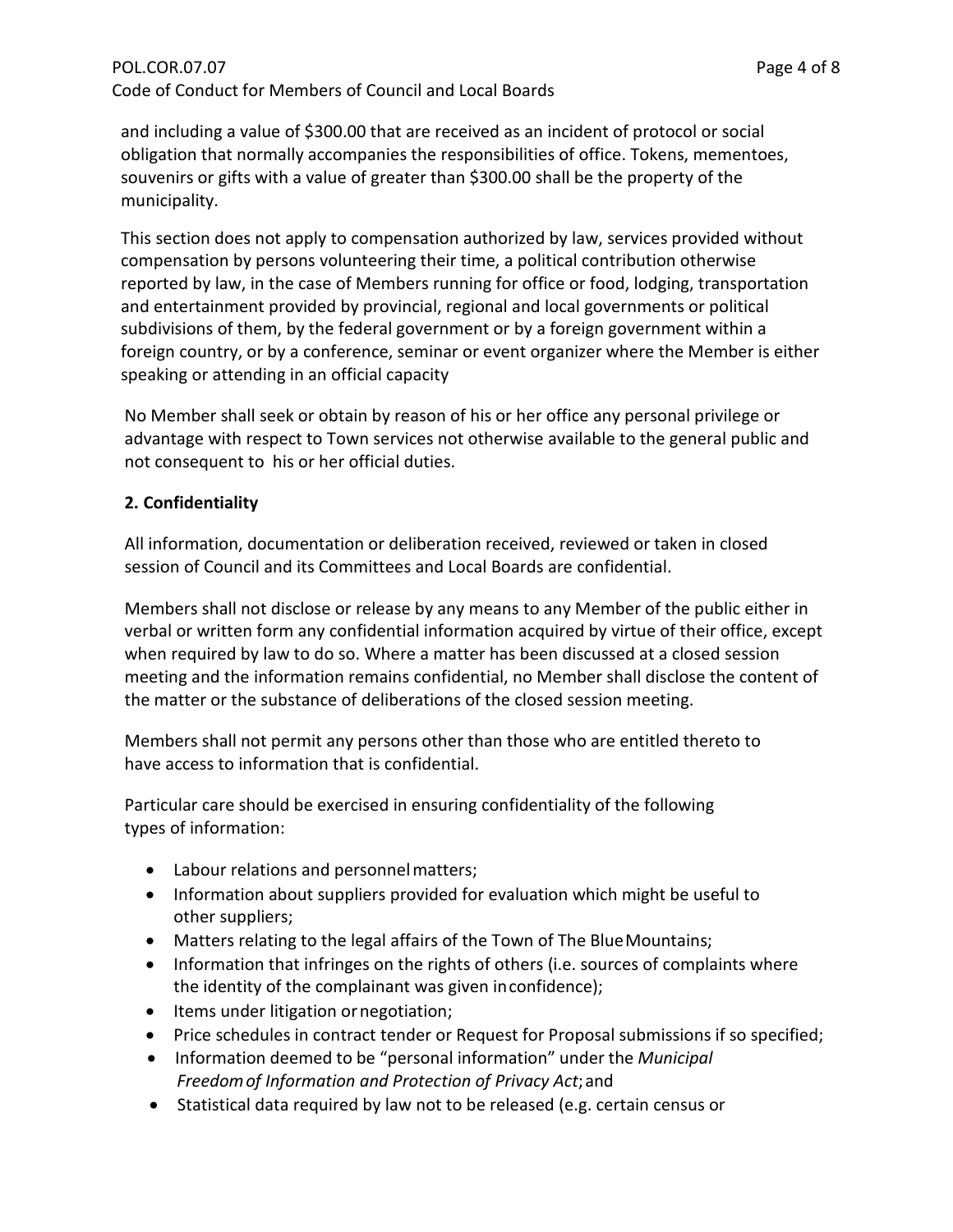assessment data).

This list is provided as an example and is not exclusive. It is recommended that requests for information be referred to the Office of the Clerk to be addressed as either an informal request for access to municipal records or as a formal request under the *Municipal Freedom of Information and Protection of Privacy Act*.

# **3. Use of Town Property**

Subject to Section 5, no Member shall use for personal purposes any Town property, equipment, services, supplies or services of consequence other than for purposes connected with the discharge of Town duties or associated community activities of which Town Council has been advised.

No Member shall obtain financial gain from the use of Town developed intellectual property, computer programs, technological innovations or other patentable items, while an elected official or thereafter. All such property remains the exclusive property of the Town of The Blue Mountains.

No Member shall use information gained in the execution of his or her duties that is not available to the general public for any purposes other than his or her official duties.

## **4. Use of Town TechnologyResources**

The Town of The Blue Mountains licenses the use of computer software from a variety of vendors. The Town does not own the software or its documentation. Software is normally copyrighted, and no individual may copy or distribute the software unless expressly permitted to do so under the applicable licence*.*

## **5.** Work of a Political/Personal Nature

Members shall comply with Town Policy POL.COR.18.01, Use of Corporate Resources for Election purposes and no Member shall use Town facilities, services or property for his or her re- election campaign. Further, no Member shall use the services of Town employees for his or her re- election campaign, during hours in which the employees are in the paid employment of the Town.

No Member shall use Town facilities, services or property for his or personal business gain. No Member shall use the services of Town employees for his or her personal business during the hours in which the employees are in the paid employment of the Town.

## **6. Conduct at Meetings**

Members shall conduct themselves with decorum at Council, Committee and Local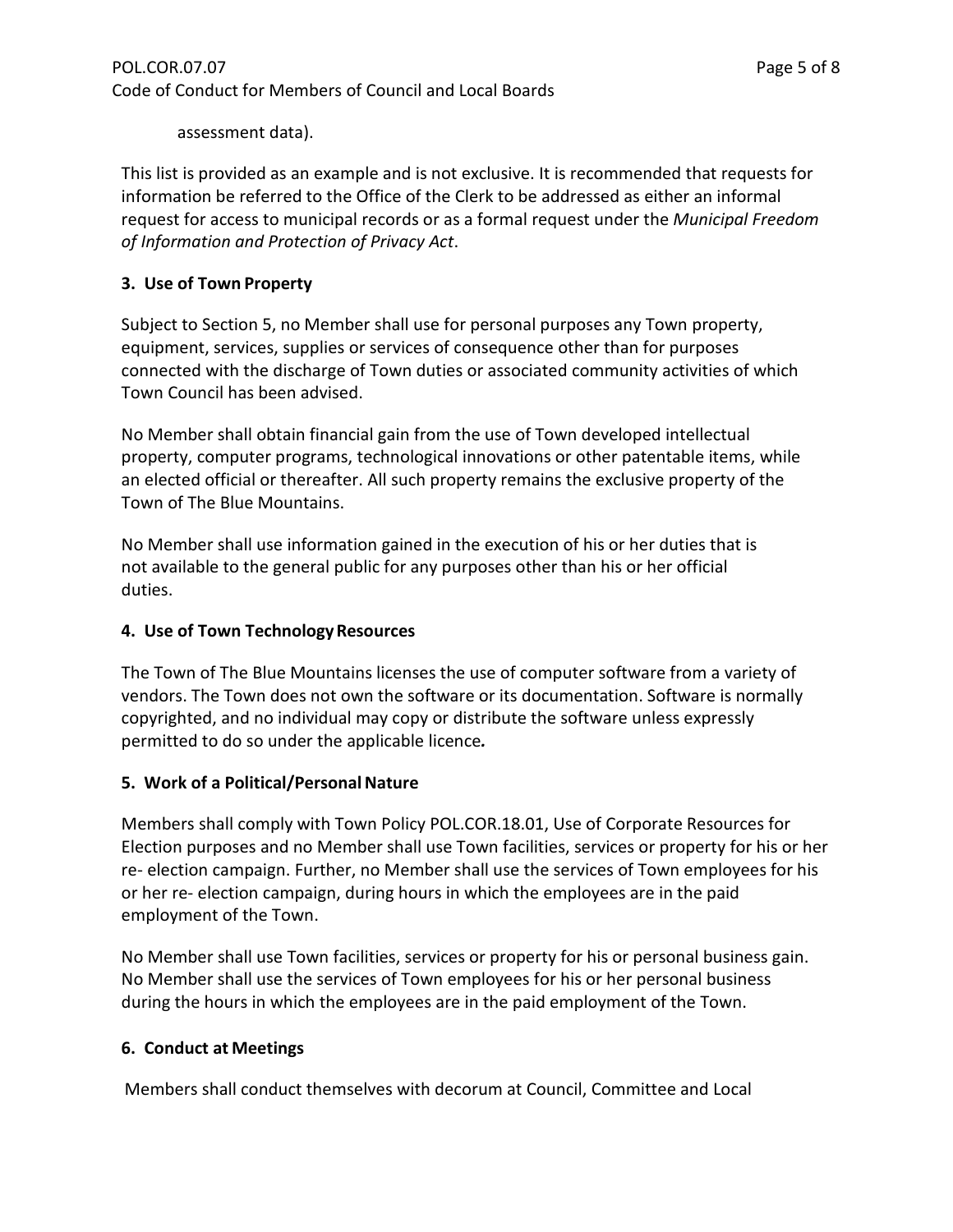Board meetings in accordance with the provisions of the Town's Procedural By-law.

Respect for deputations and for fellow Members and staff requires that all Members show courtesy and not distract from the business of Council, Committees and Local Boards during presentations and when other Members have the floor.

# **7. Representing the Town**

Members shall make every effort to participate diligently in the activities of the Agencies, Committees and Local Boards to which they are appointed.

# **8. Respect for the Role of Staff**

Members shall be respectful of the fact that staff work for the Town as a body corporate and are charged with making recommendations that reflect their professional expertise and corporate perspective. Members must not falsely or maliciously injure the processional reputation of staff Members shall be respectful of the fact that staff carry out the directions of Council and administer the policies of the municipality, and are required to do so without any undue influence from any individual Member or group of Members of Council.

Where a Member has a concern about personnel matters, he or she should speak with the Mayor and/or Chief Administrative Officer about the concern or alternatively raise the issue with Council during an *in camera* session.

Members must not invite or pressure any Member of staff to engage in partisan political activity nor subject staff to discrimination or reprisal for refusing to engage in such activities.

## **9. Business Relations**

No Member shall borrow money from any person who regularly does business with the Town unless such person represents an institution or company whose shares are publicly traded and who is regularly in the business of lending money.

No Member shall act as a paid agent before Council or any Committee or Local Board of Council or any Agency at which the Town is represented.

## **10. Expenses**

Members shall comply with the provisions of the Town's applicable policies relative to per diem payments and expenses governing reimbursement for attendance at conferences, seminars, training courses and workshops.

Members shall be reimbursed for their out-of-pocket expenses incurred in accordance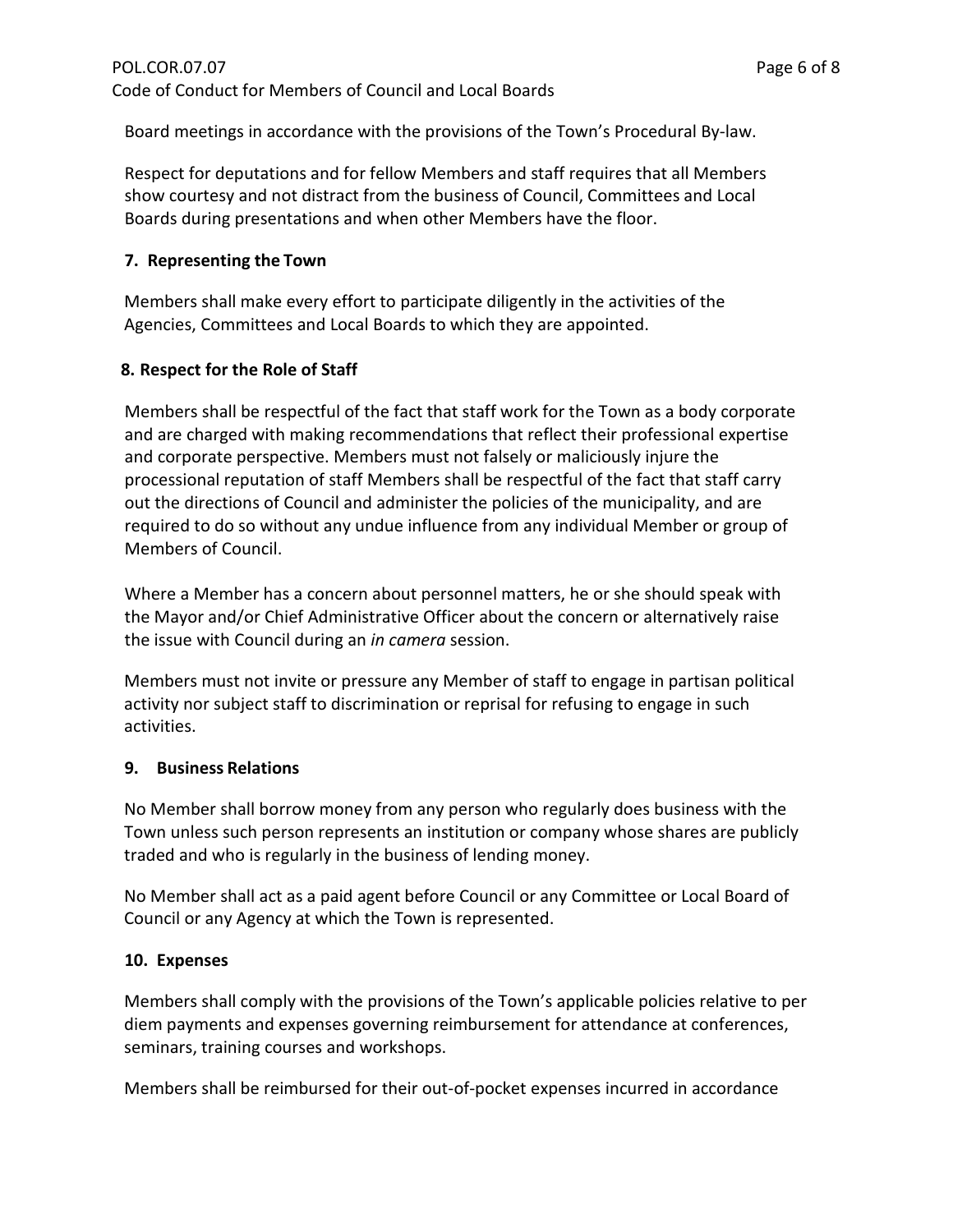with approved Town policies while attending official functions and representing the Town in their official capacity.

#### **11. Encouragement of Respect for the Town and its By-Laws andPolicies**

Members shall encourage public respect for the Town and its by-laws and policies. Members shall abide by the provisions of any policies adopted by Council, committees or local Boards which apply to the conduct of Members.

#### **13 Discrimination and Harassment**

Members have a duty to treat members of the public and one another with respect and without abuse, bullying or intimidation.

All persons shall be treated fairly in the workplace in an environment free of discrimination and of personal and sexual harassment. Members are not to engage in any course of conduct or make comments that would constitute workplace harassment.

Harassment may be defined as any behaviour by any person that is directed at or is offensive to another person on the grounds of race, ancestry, place of origin, colour, ethnic origin, citizenship, creed, sex, age, handicap, sexual orientation, marital status, or family status and any other grounds under the provisions of the Ontario Human RightsCode.

Members are responsible for communications that may constitute harassment, whether in person, in writing, by public comment and on-line, including via social media.

#### **14 Advice**

Members seeking information about their responsibilities under this Code of Conduct are encouraged to request advice from the Integrity Commissioner appointed by Town Council.

A request by a Member for advice from the Integrity Commissioner under the Code of Conduct, any procedure, rule or policy of the municipality or of the local board, as the case may be, or for advise respecting their obligations under the *Municipal Conflict of Interest Act*  shall be made in writing. If the Integrity Commissioner provides such advice, that advice shall be in writing.

Advice provided by the Integrity Commissioner to a Member may be released with the member's written consent. If a member releases only a part of the advice provided to the member by the Commissioner, the Commissioner may release part or all of the advice provided to the Member without obtaining the Member's consent.

## **15. Respect for Code of Conduct**

Members should respect the process for complaints made under the Code of Conduct.